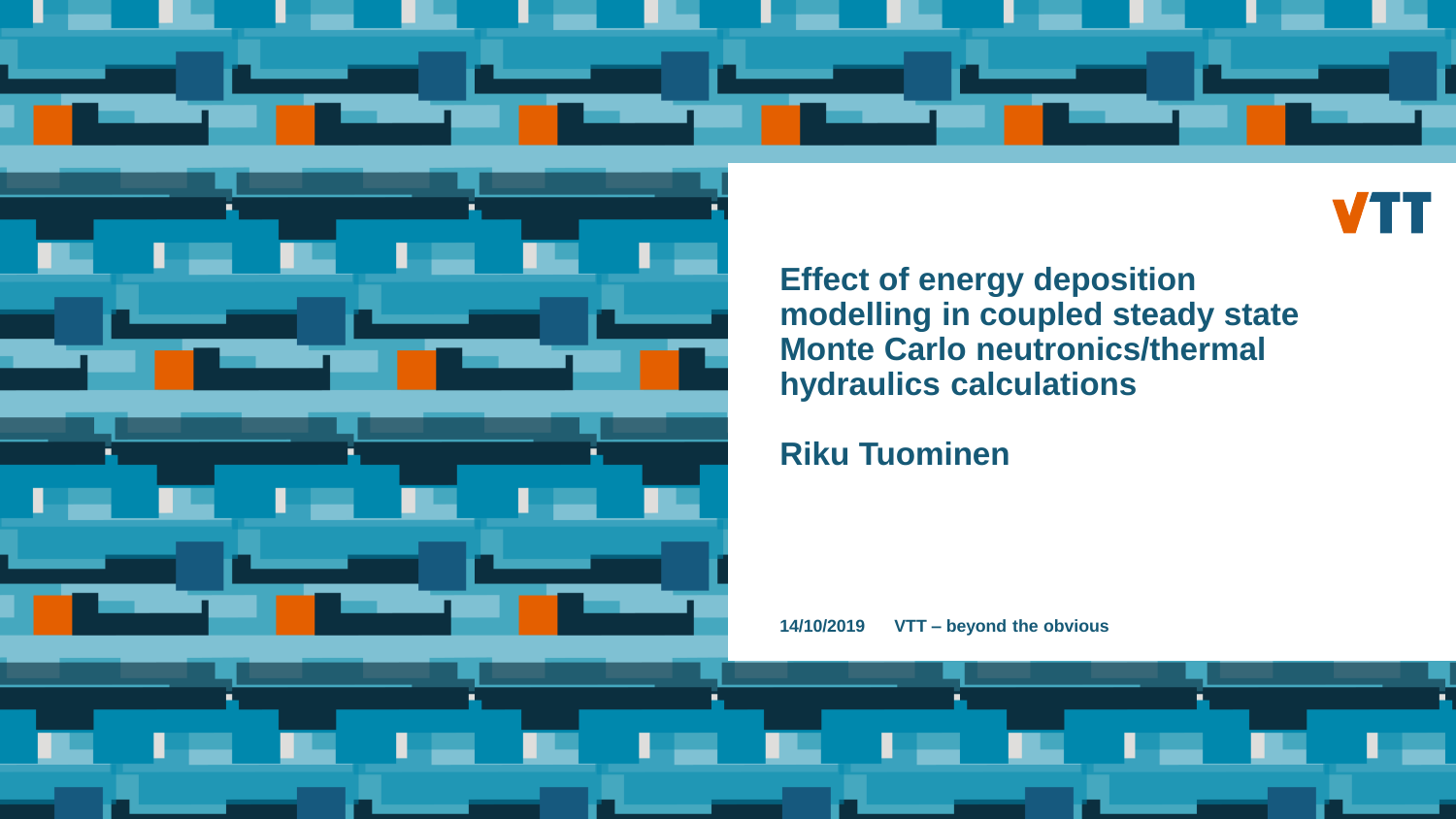### **Outline**

- **McSAFE** project
- **Some new Serpent features developed in McSAFE**
- **Background**
- **Test case**
- Results
- Conclusions and future work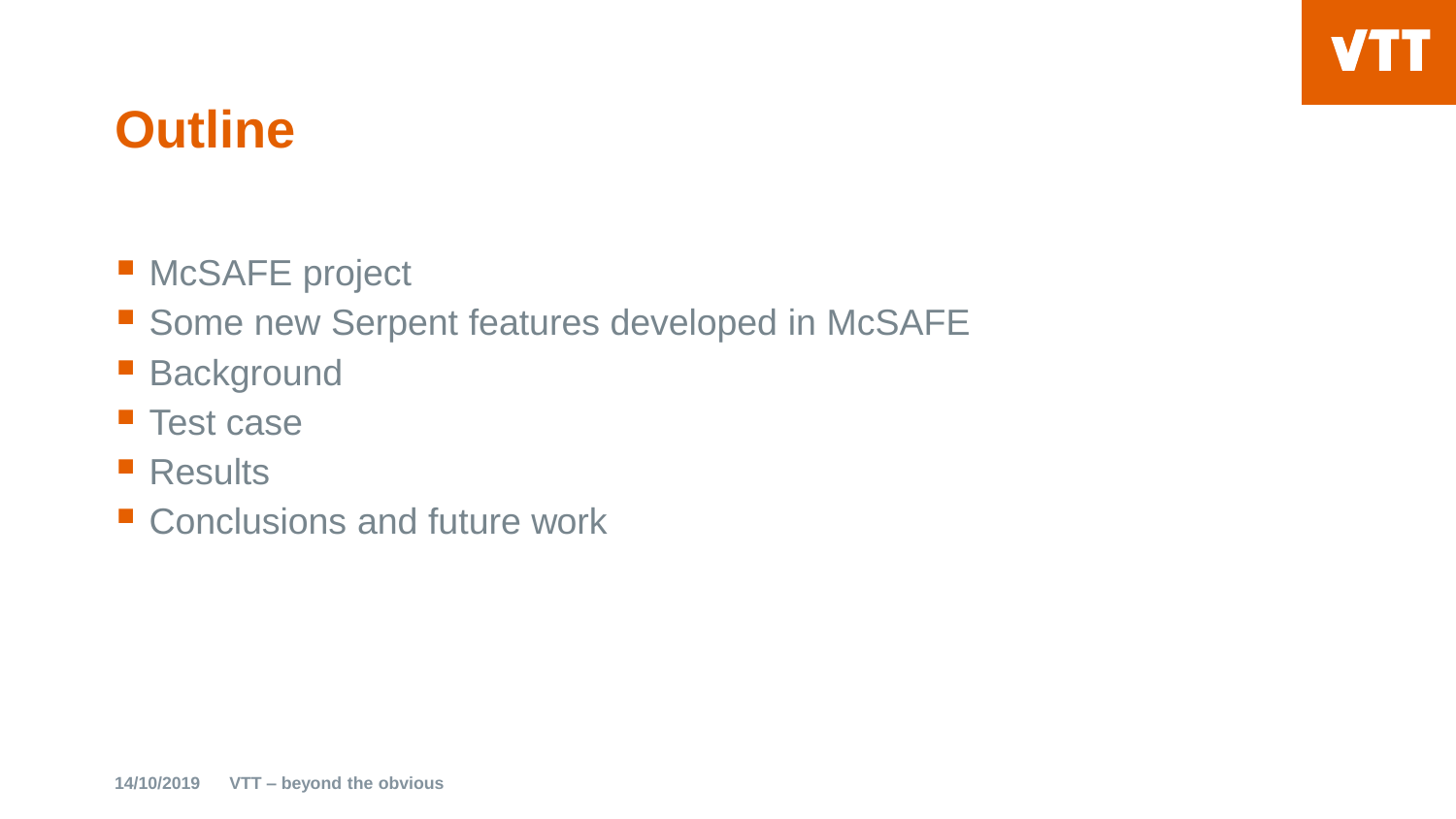# **McSAFE project**

- EU Horizon 2020 project which aims to develop and validate Monte Carlo based coupled tools for large scale LWR applications
- **Final goal to model and validate against measurements:** 
	- Coupled full core pin-by-pin burnup calculations (German PWR, VVER-1000)
	- SPERT-IIIE RIA-kind transients
- 12 institutions from 7 different countries
- Codes:
	- MC: Serpent, TRIPOLI, MCNP, MONK
	- TH: SUBCHANFLOW
	- TM: TRANSURANUS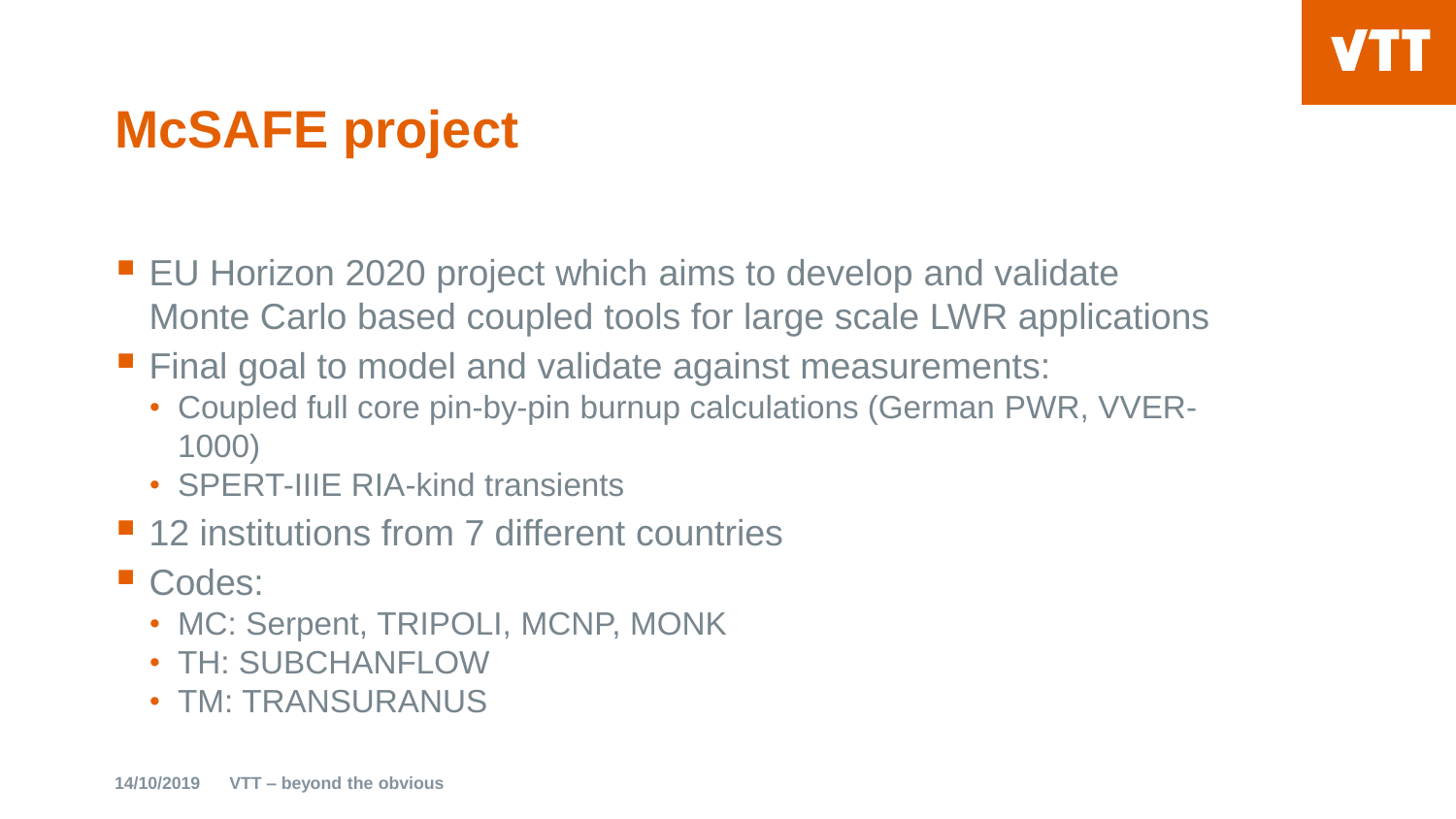# **New internal coupling approach**

- In the previous internal couplings many standard Serpent routines had to be modified in order to make the coupling work
- Changes not included in the official distribution of Serpent
- **Difficult to maintain**
- Goal was to improve maintainability and make it easy to couple different types of codes to Serpent internally
- **The new implementation relies on a few specific coupling routines** executed at specific points of the coupled calculation iteration
- These routines are extended/replaced by the user to initiate the correct calls to the coupled codes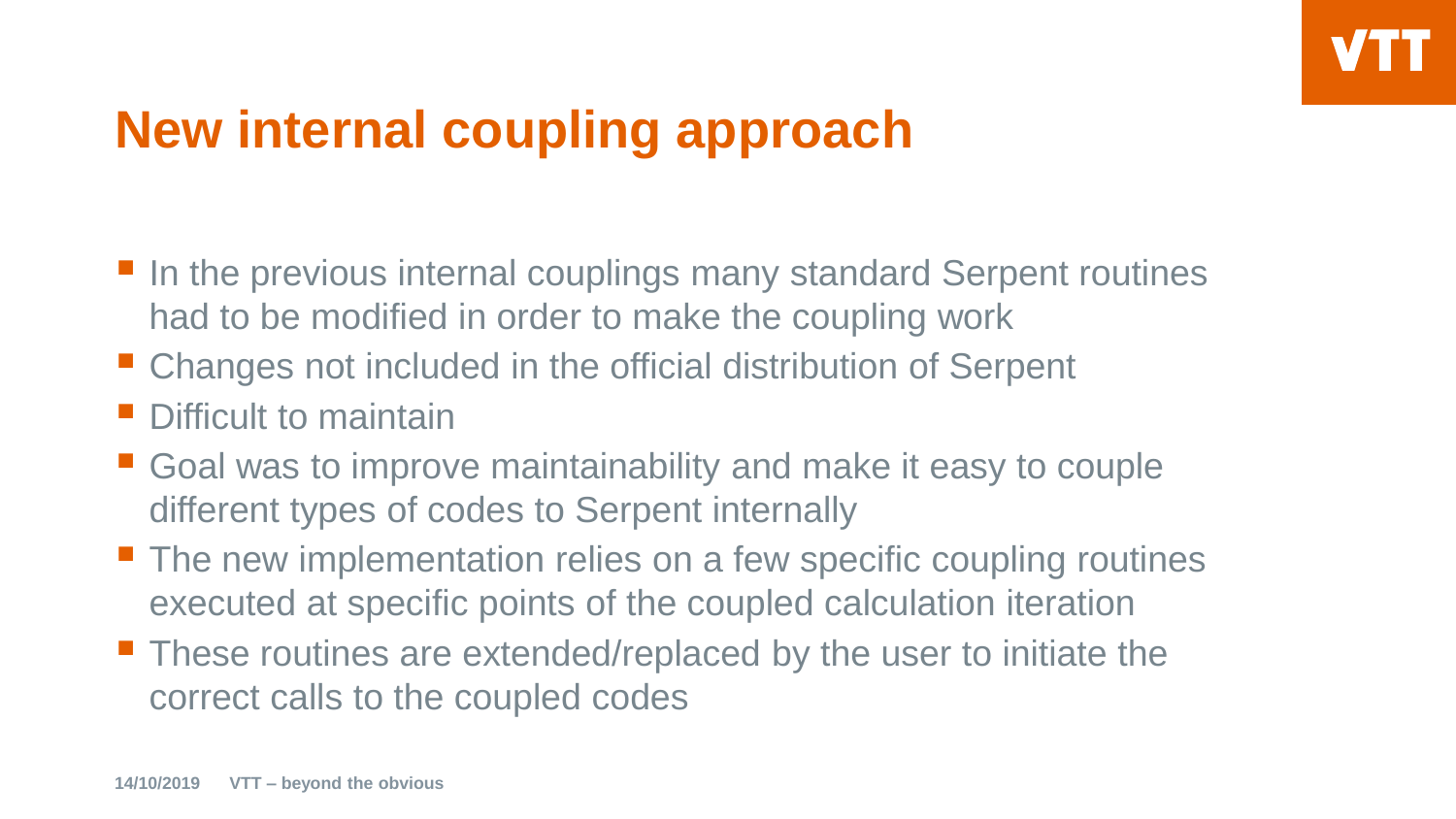# **New internal coupling approach**

- **Implemented coupling routines:** 
	- InitInternal()
	- IterateInternal()
	- TerminateInternal()
	- InternalCouplingSaysStop()
- In addition routines to provide access to Serpent data such as:
	- void GetInterfacePowerArrayByName(char \*ifcName, double \*\*P\_arr, long \*nCells)
	- double GetPresentTime() :
- New input-card "intcoupling" to provide additional parameters to the coupled solvers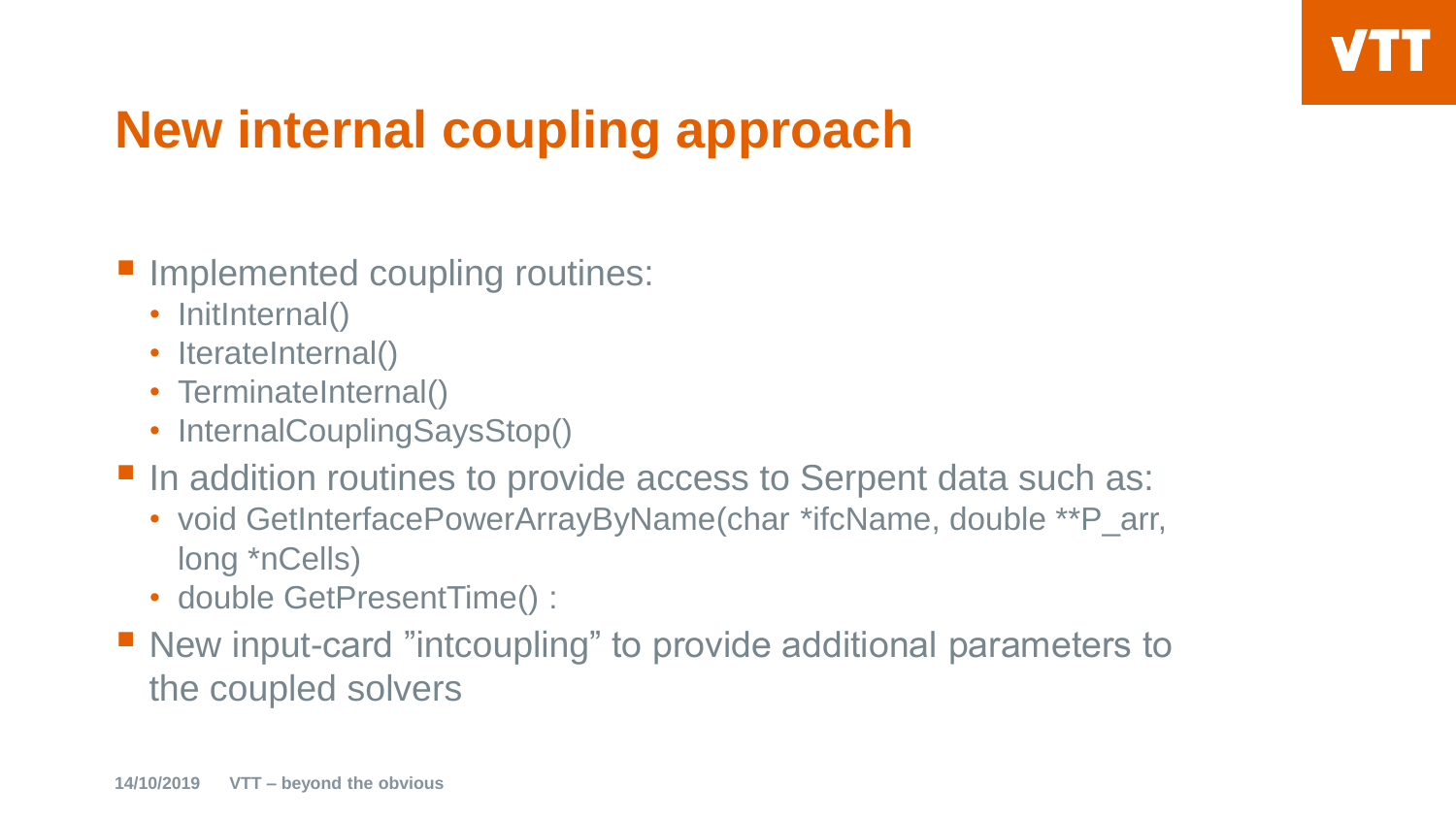# **Multi-level meshes for pin lattices inside assembly lattices**

- **Previously Serpent has supported regular Cartesian and** hexagonal mesh based interfaces
- Pin-level data for assembly-level calculations or assembly-level data for core-level calculations
- **Providing pin-level data for core-level calculations is generally not** possible using a single regular mesh
- **Expecially with hexagonal assembly/pin lattices**
- Also with square lattices if there are gaps or sleeves between adjacent assemblies
- To tackle these challenges the new interface type allows the user to specify different meshes at different levels of the geometry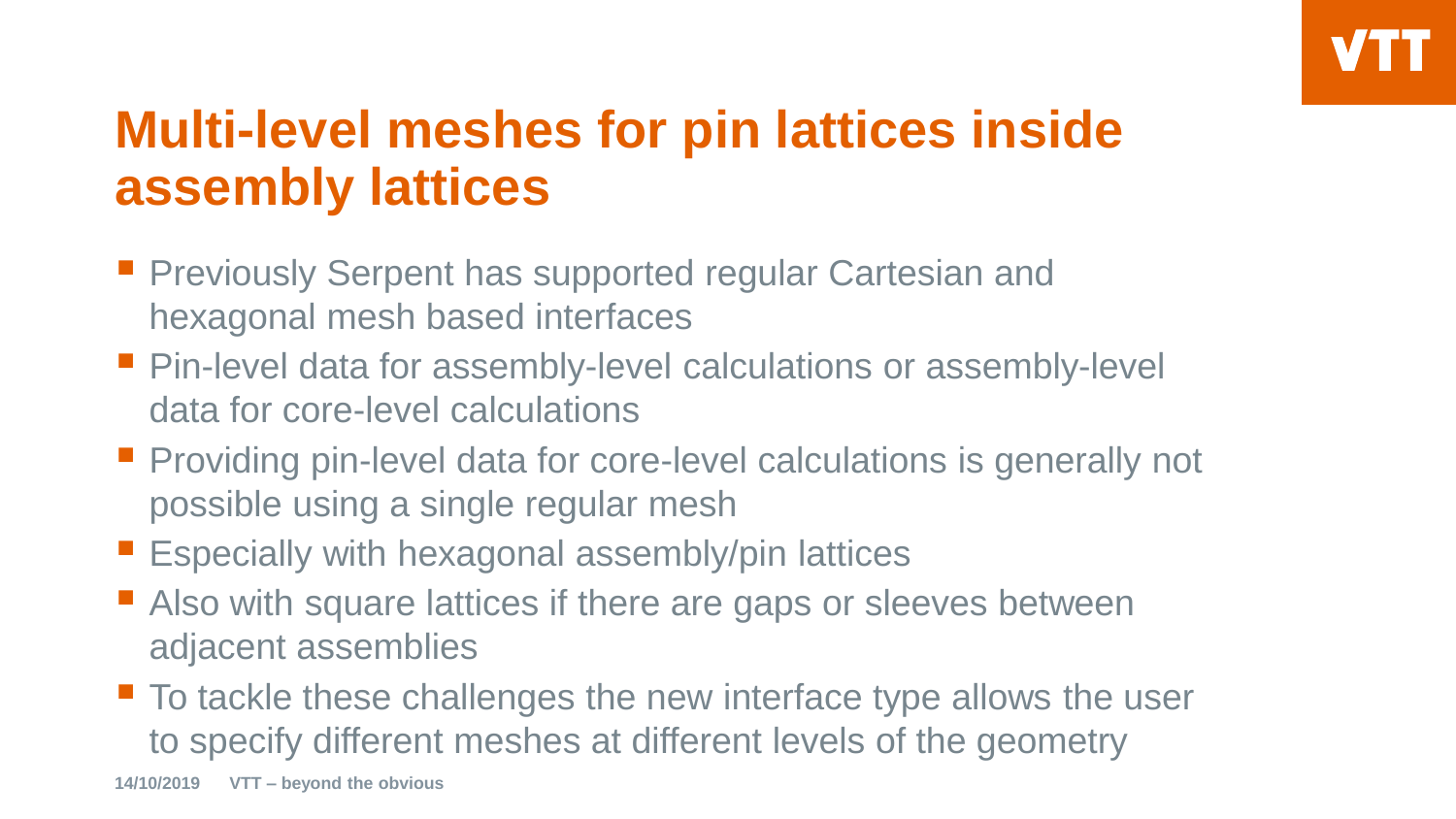### **SPERT with multi-level meshes**

22 uo2 2 fuel\_power

#### 7

top 1 8 -30.48 30.48 8 -30.48 30.48 1 -1000.0 1000.0 5x5 1 5 -3.71475 3.71475 5 -3.71475 3.71475 1 -1000.0 1000.0 4x4 1 4 -2.9718 2.9718 4 -2.9718 2.9718 1 -1000.0 1000.0 cr1 1 4 -3.2258 2.7178 4 -3.2258 2.7178 1 -1000.0 1000.0 cr2 1 4 -2.7178 3.2258 4 -3.2258 2.7178 1 -1000.0 1000.0 cr3 1 4 -3.2258 2.7178 4 -2.7178 3.2258 1 -1000.0 1000.0 cr4 1 4 -2.7178 3.2258 4 -2.7178 3.2258 1 -1000.0 1000.0 1

nested top 0

5x5 5x5 5x5 5x5 5x5 5x5 5x5 5x5 5x5 5x5 5x5 4x4 5x5 5x5 5x5 5x5 5x5 5x5 4x4 5x5 5x5 4x4 5x5 5x5 5x5 5x5 5x5 cr1 cr2 5x5 4x4 5x5 5x5 4x4 5x5 cr3 cr4 5x5 5x5 5x5 5x5 5x5 4x4 5x5 5x5 4x4 5x5 5x5 5x5 5x5 5x5 5x5 4x4 5x5 5x5 5x5 5x5 5x5 5x5 5x5 5x5 5x5 5x5 5x5

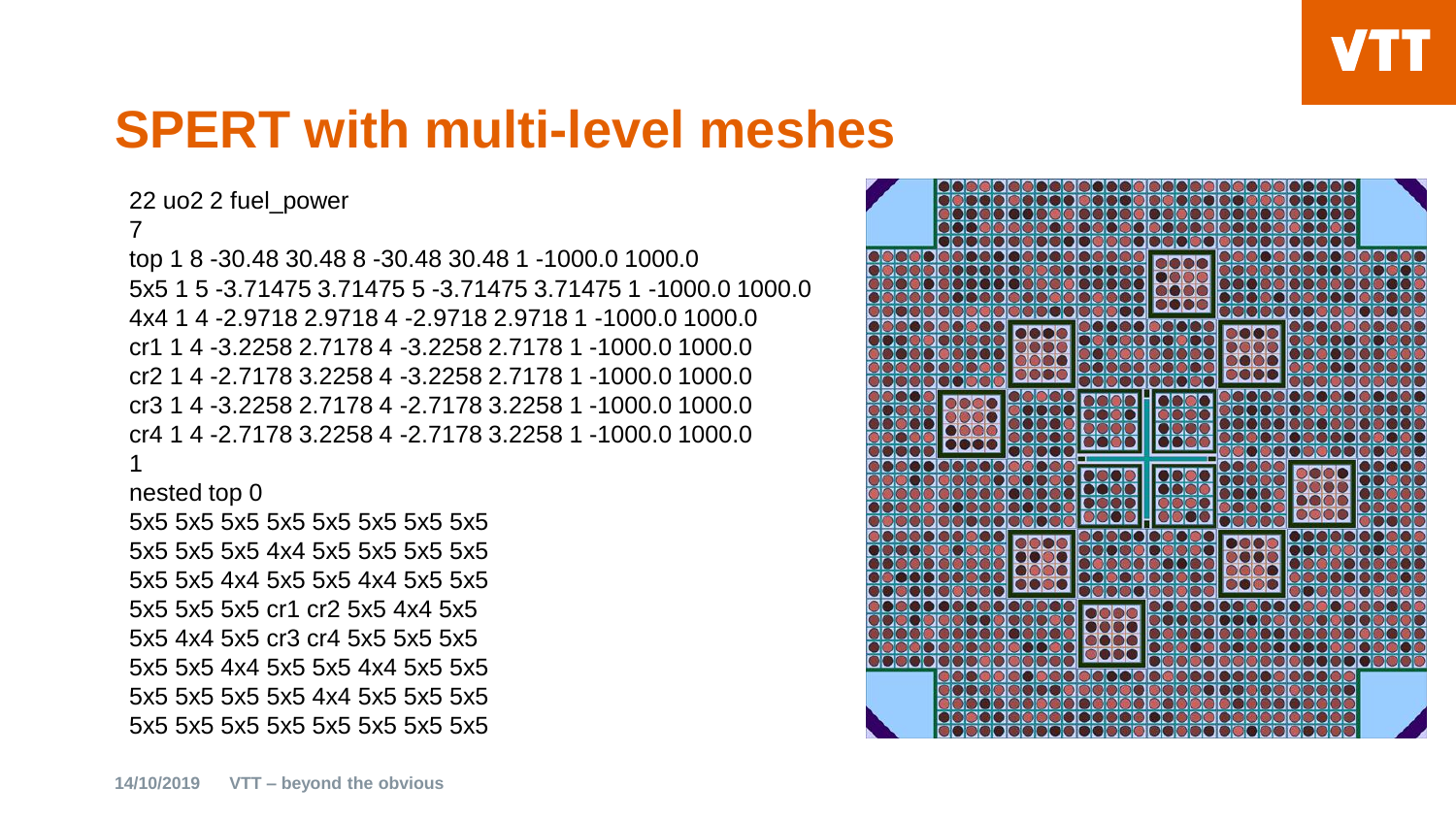#### **Radial temperature distribution**

```
22 UO2 2 fuel_power
2
mt 1 15 -10.82025 10.82025 15 -10.82025 10.82025 30 -176.53 176.53
mb 9 10 0.00000 0.05217 0.10433 0.15650 0.20867 0.26083 0.31300 0.36517 0.41733 
0.46950
1
```

```
nested mt 1 mb
```

```
00000000000000
0000000000000
00000000000000
0000000000000000000000000
00000000000000000000000
 00000000000
 00000000000
 0000000000
0000000000000
 00000000000
0000000000000
```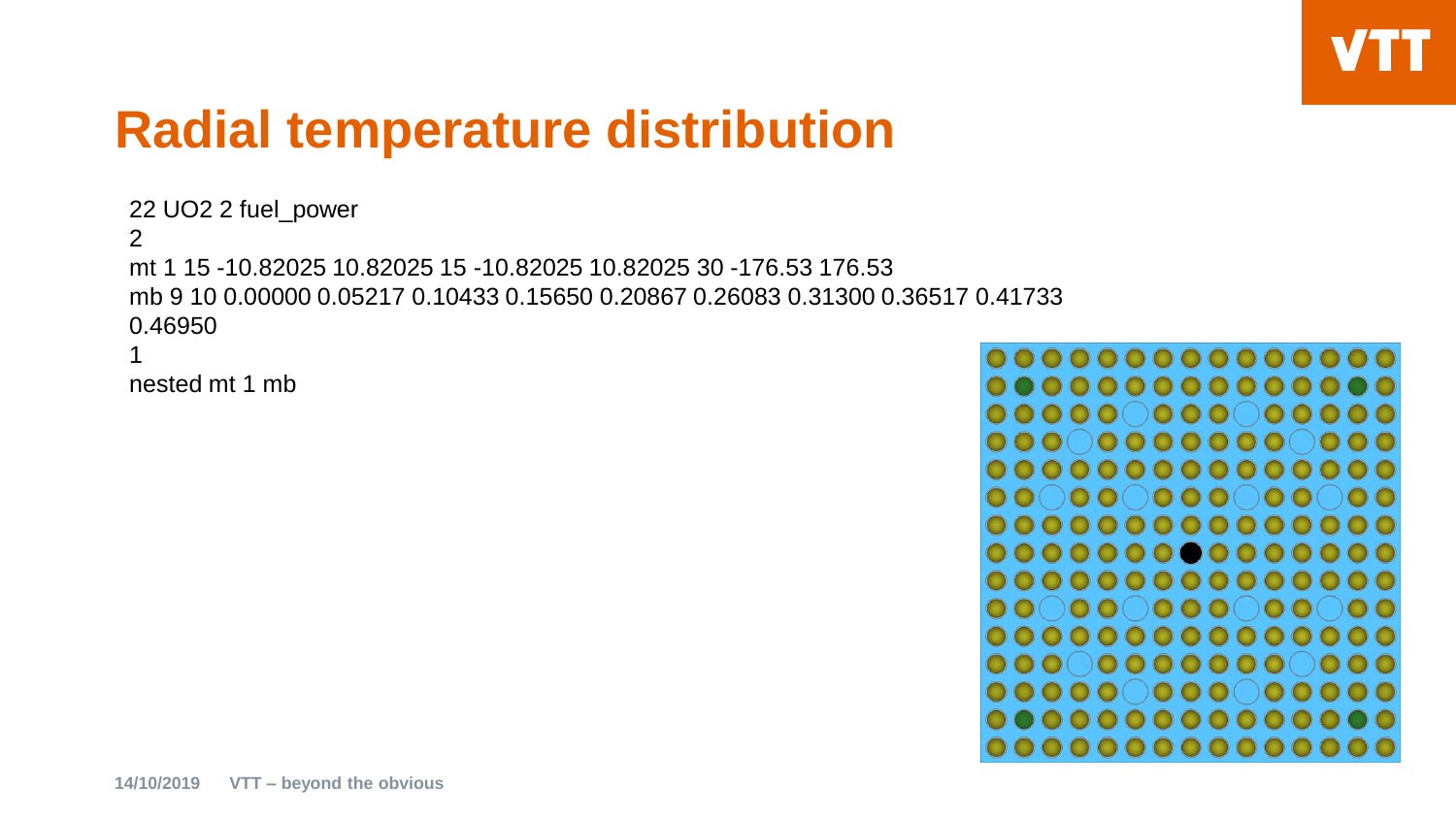# **Background**

- In the coupled calculations the Monte Carlo code is used to produce a power distribution which in practice means tallying the energy deposition
- Usually the energy deposition has been estimated using an approximate method in which all energy is deposited locally at fission sites
- Goal is to study how the accuracy of energy deposition modelling affects the results of steady state coupled calculations by using
	- internal coupling between Serpent 2 and SUBCHANFLOW
	- different energy deposition modes of Serpent 2
- Focus on light water reactors and as a test case a 3D PWR fuel assembly is modelled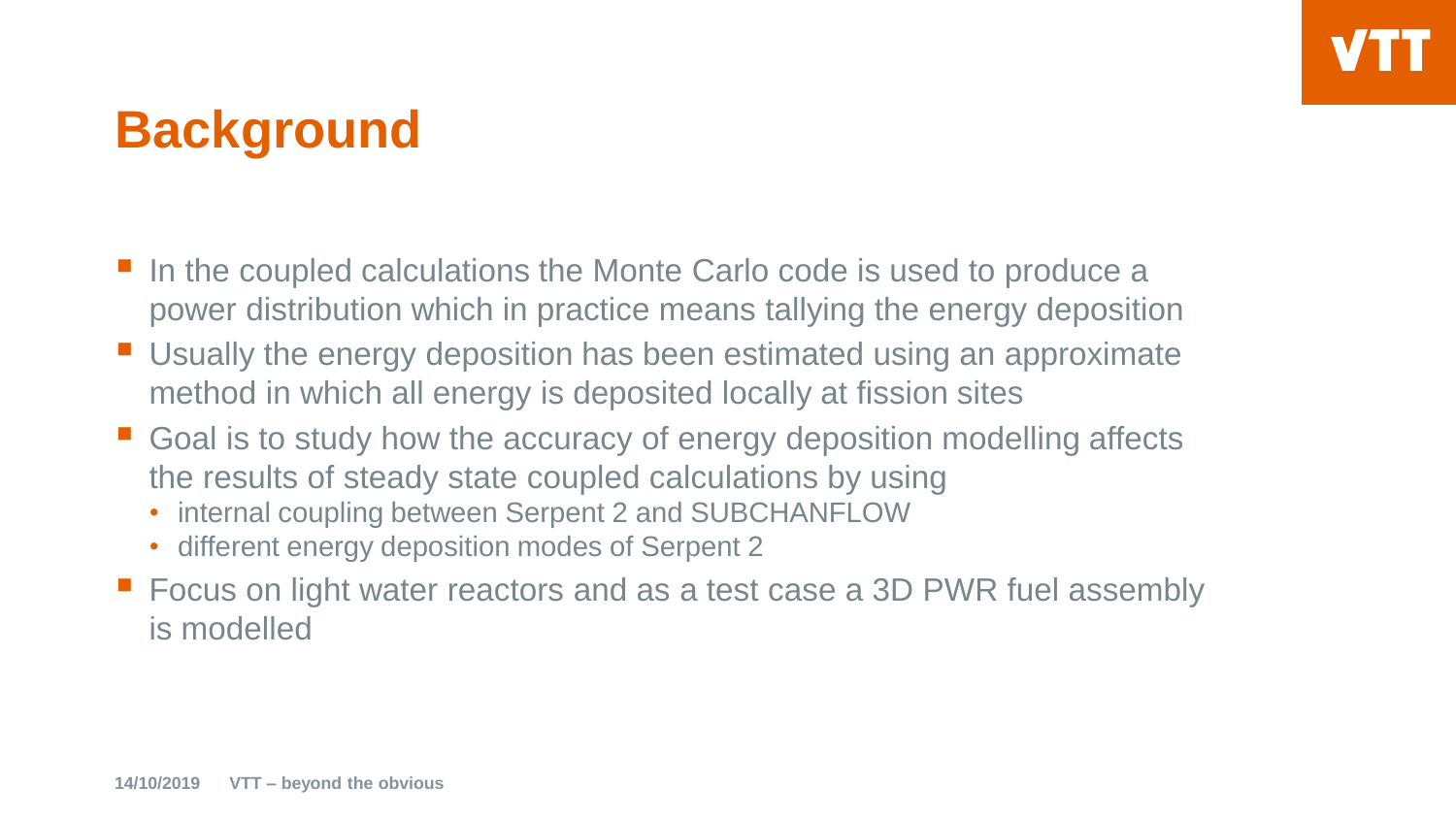Mode 0

- Default mode used previously in Serpent 2
- All energy is deposited locally at fission sites
- Energy deposition per fission is calculated as

$$
E_d = \frac{Q_i}{Q_{235}} H_{235},
$$

where  $Q_i$  is the fission Q-value for nuclide i,  $Q_{235}$  is the fission Q-value for  $\mathsf{U}_{235}$  and  $H_{235}$  = 202.27 MeV is an estimate for the energy deposition per fission in a light water reactor

• Spatially inaccurate, magnitude inaccurate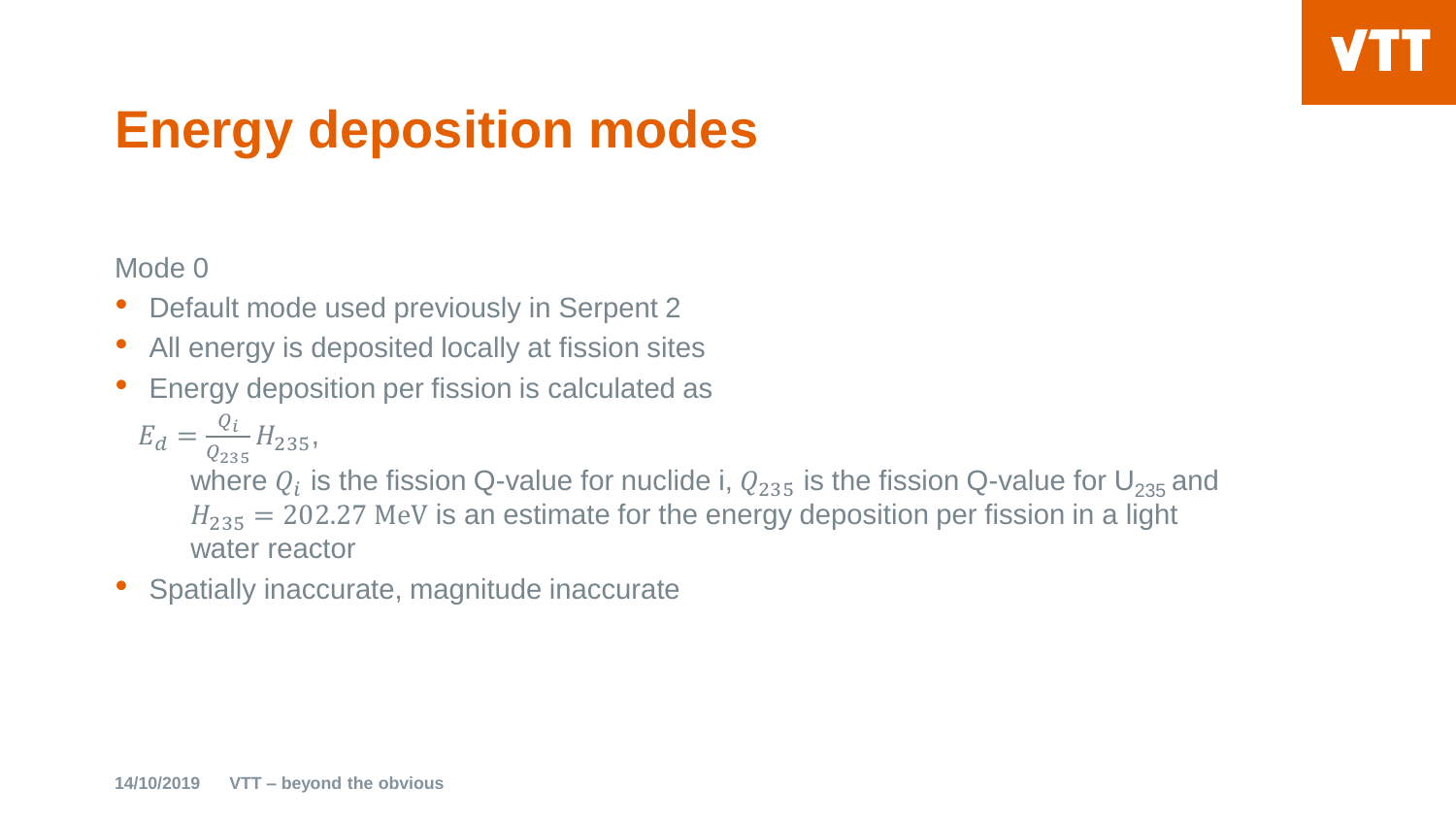Mode 1

- All energy is deposited locally at fission sites
- Uses ENDF MT 458 data which gives components of energy release due to fission as a function of incident neutron energy
- Energy deposition per fission is calculated as

 $E_d = EFR + ENP + END + EGP + EGD + EB + E_{cant},$ 

where EFR is the kinetic energy of the fission products, ENP the kinetic energy of the prompt neutrons, END the kinetic energy of the delayed neutrons, EGP the energy of the prompt gammas, EGD the energy of the delayed gammas, EB the energy of the delayed betas and  $E_{cant}$  is an user-defined constant for additional energy released in capture reactions

Spatially inaccurate, magnitude OK if  $E_{cant}$  is OK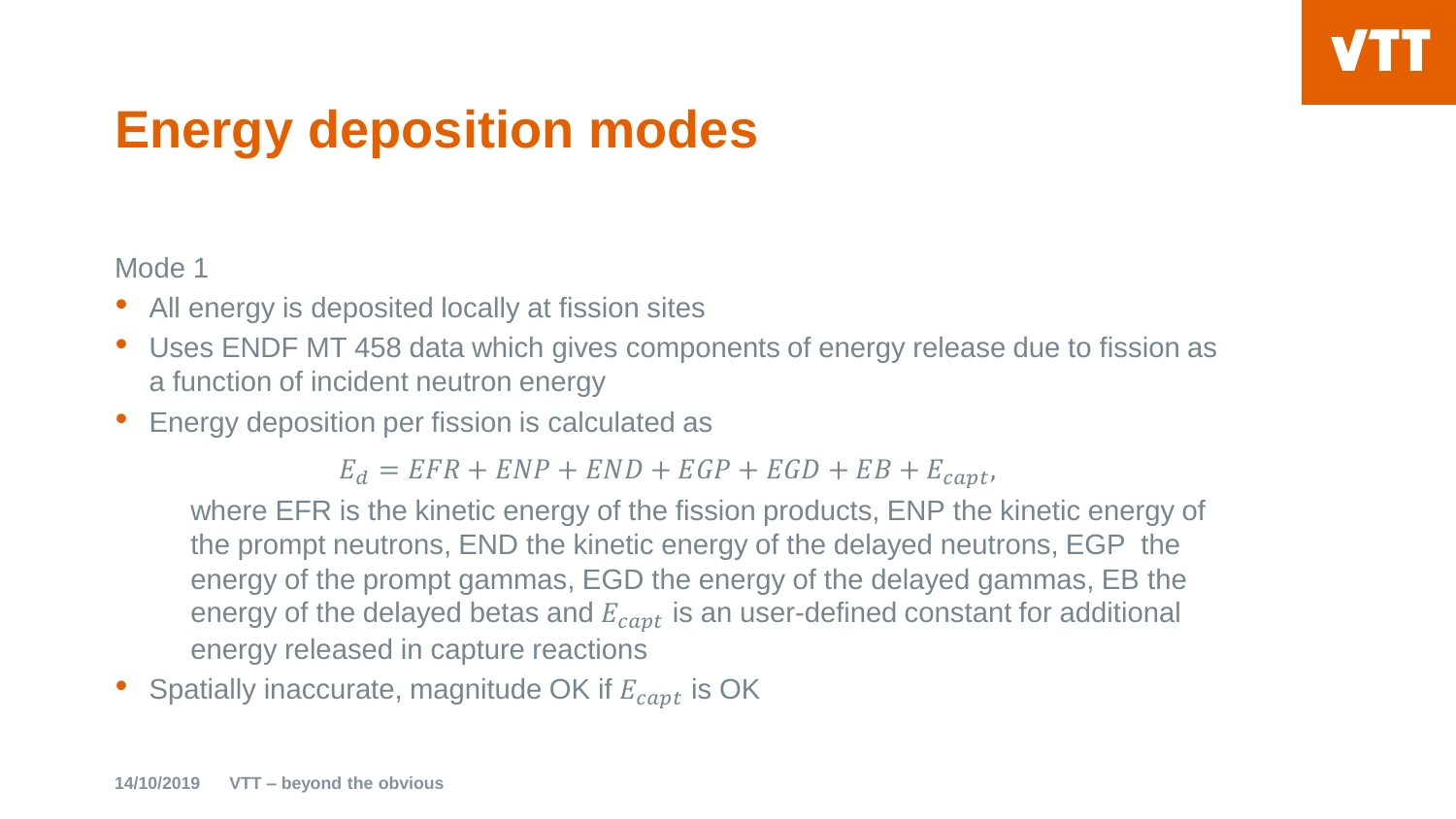Mode 2

• Neutron heating rate is calculated using special microscopic cross sections, expressed in eV∙barns, referred as KERMA (Kinetic Energy Release in Materials) coefficients:

$$
H(E) = \sum_{i} \sum_{j} \rho_{i} k_{ij}(E) \phi(E),
$$

where  $\rho_i$  is the number density of material  $i$ ,  $k_{ij}(E)$  is the KERMA coefficient for material *i* and reaction *j* at incident energy E, and  $\phi(E)$  is the neutron scalar flux at  $E$ 

- Fission energy deposition is calculated separately based on MT 458 data as  $E_d = EFR + EGP + EGD + EB$
- Photon energy is deposited locally at emission sites
- Improved spatial accuracy and magnitude compared to modes 0 and 1 with a small increase in the calculation time

**<sup>14/10/2019</sup> VTT – beyond the obvious**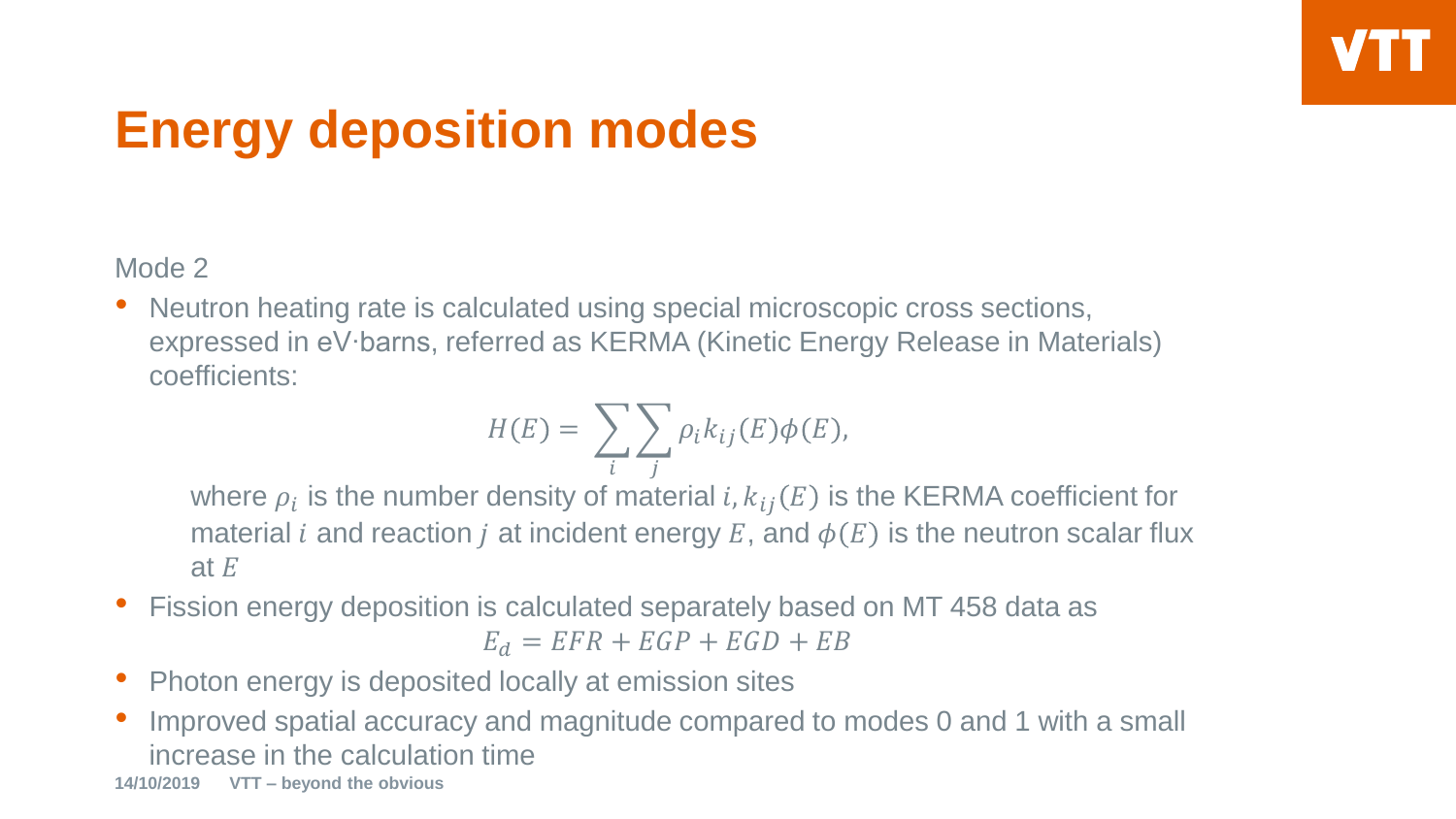Mode 3

- Adds photon transport to mode 2
- Photons are created during the coupled neutron-photon transport calculation in reactions such as fission, inelastic scattering and radiative capture
- As a simple approximation the energy of the delayed fission gammas is deposited with the same distribution as the prompt fission gammas
- Fission energy deposition is calculated as

$$
E_d = EFR + EB
$$

• Higher spatial accuracy and computational time compared to mode 2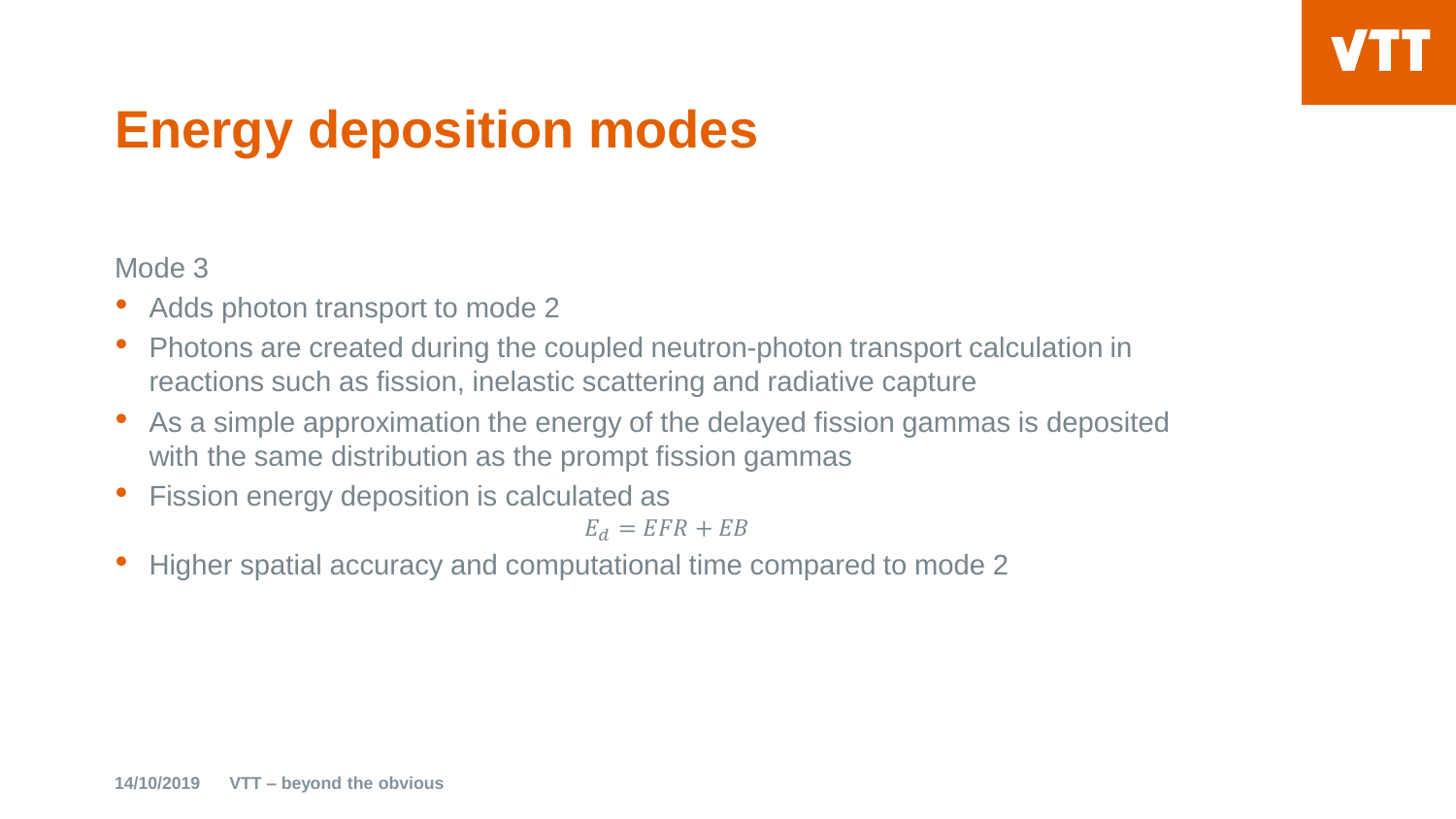#### **Test case**

- 3D 15x15 fuel TMI fuel assembly
- 204 4.85 % enriched  $UO<sub>2</sub>$  pins and  $4 \text{ Gd}_2\text{O}_3 + \text{UO}_2$  burnable poison pins with fuel enrichment of 4.12 % and  $Gd_2O_3$  concentration of  $2\%$
- Boron concentration 1480 ppm
- Coolant centered SCF model with 256 channels and 30 axial layers
- Separate multi-physics interfaces for the coolant and the fuel
- Radial temperature profile for each axial layer of each pin was used in Serpent
- Total power in each axial layer of each pin was transferred to SCF

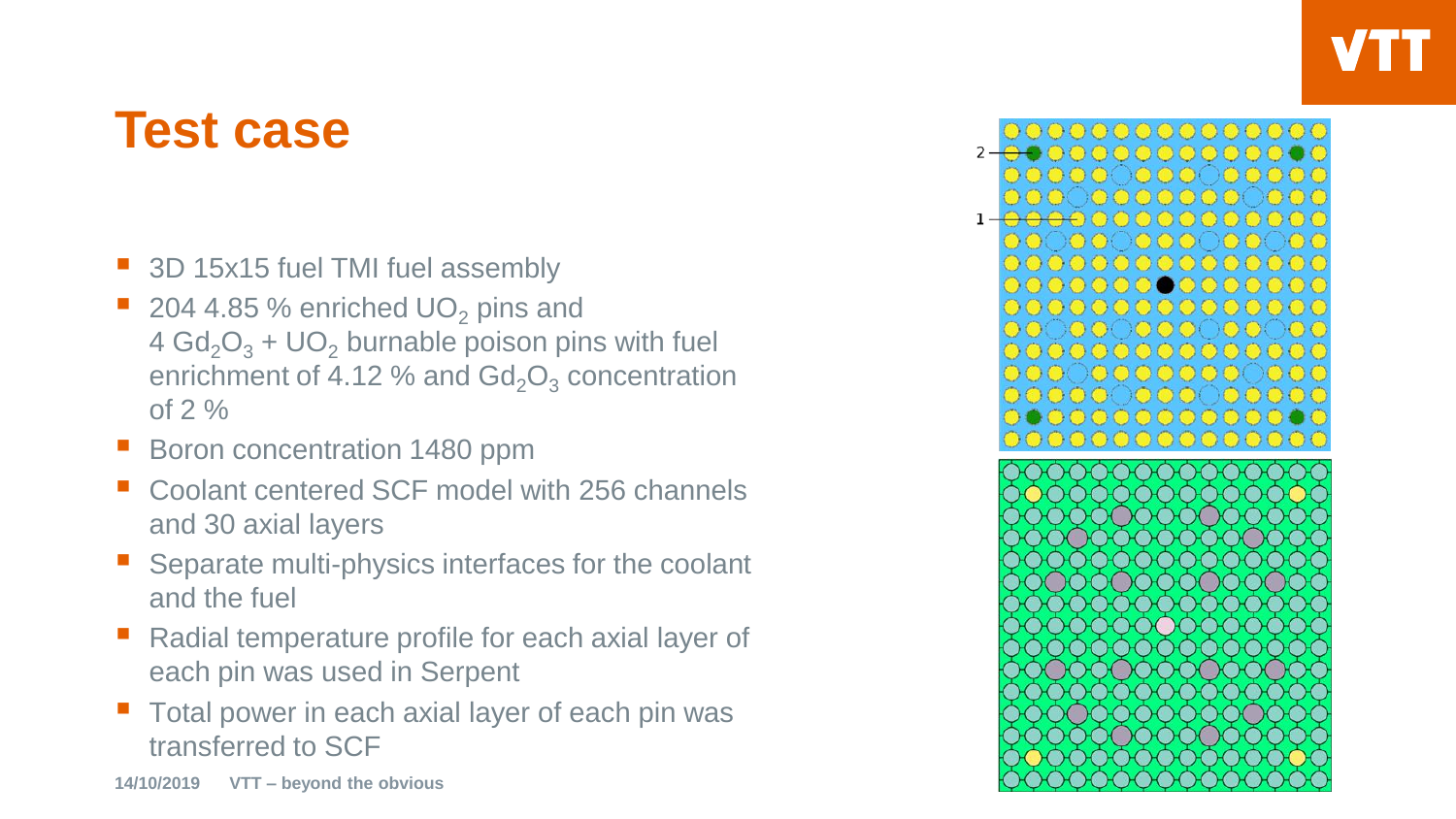#### **Test case**

- Separate coupled calculation for each of the energy deposition modes
- 10 coupled iterations in each calculation
- At each iteration  $4 \times 10^8$  active neutron histories were simulated
- A stochastic approximation based relaxation for the power
- **ENDF/B-VII.1 based cross section library was** used

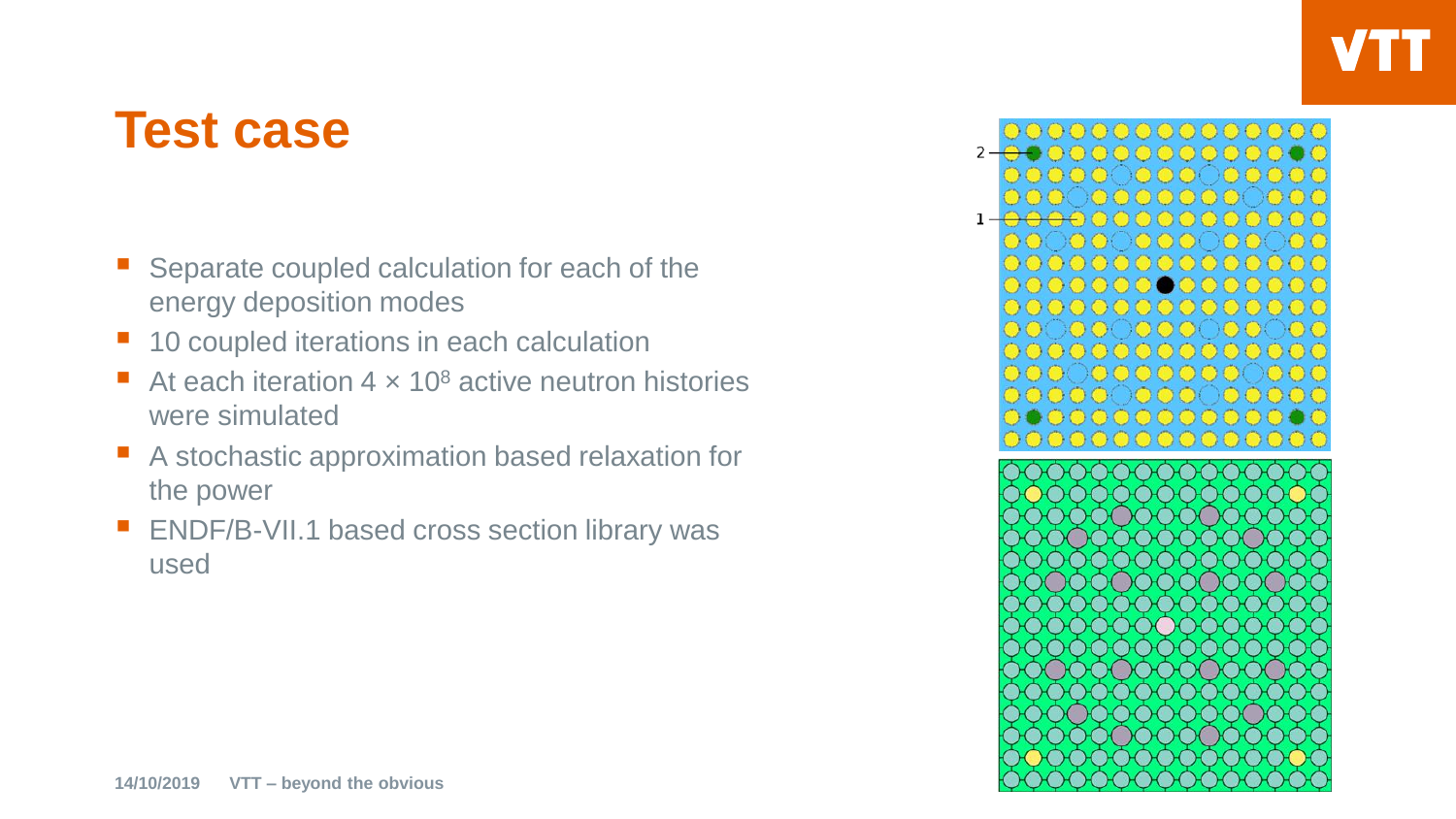#### **Results**





Rod 1 Rod 2 Rod 2 Rod 2 Rod 2 Rod 2 Rod 2 Rod 2 Rod 2 Rod 2 Rod 2 Rod 2 Rod 2 Rod 2 Rod 2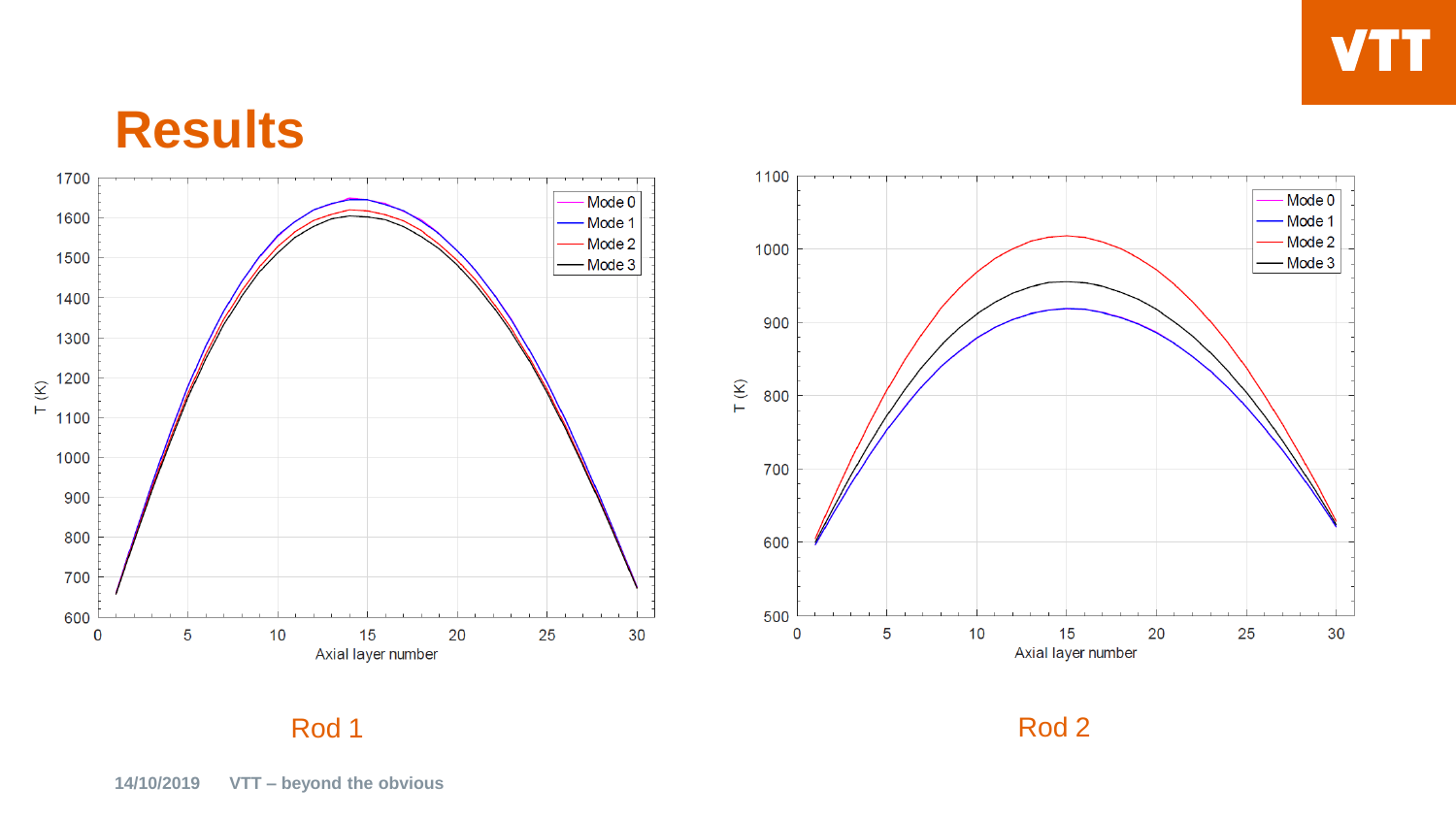#### **Results**

| Mode | $\rm K_{eff}$         | Calculation time (h) |
|------|-----------------------|----------------------|
|      | $1.23773 \pm 0.00003$ | 21.7                 |
|      | $1.23773 \pm 0.00003$ | 21.9                 |
|      | $1.23793 \pm 0.00003$ | 24.5                 |
|      | $1.23801 \pm 0.00003$ | 37.2                 |

**VTT**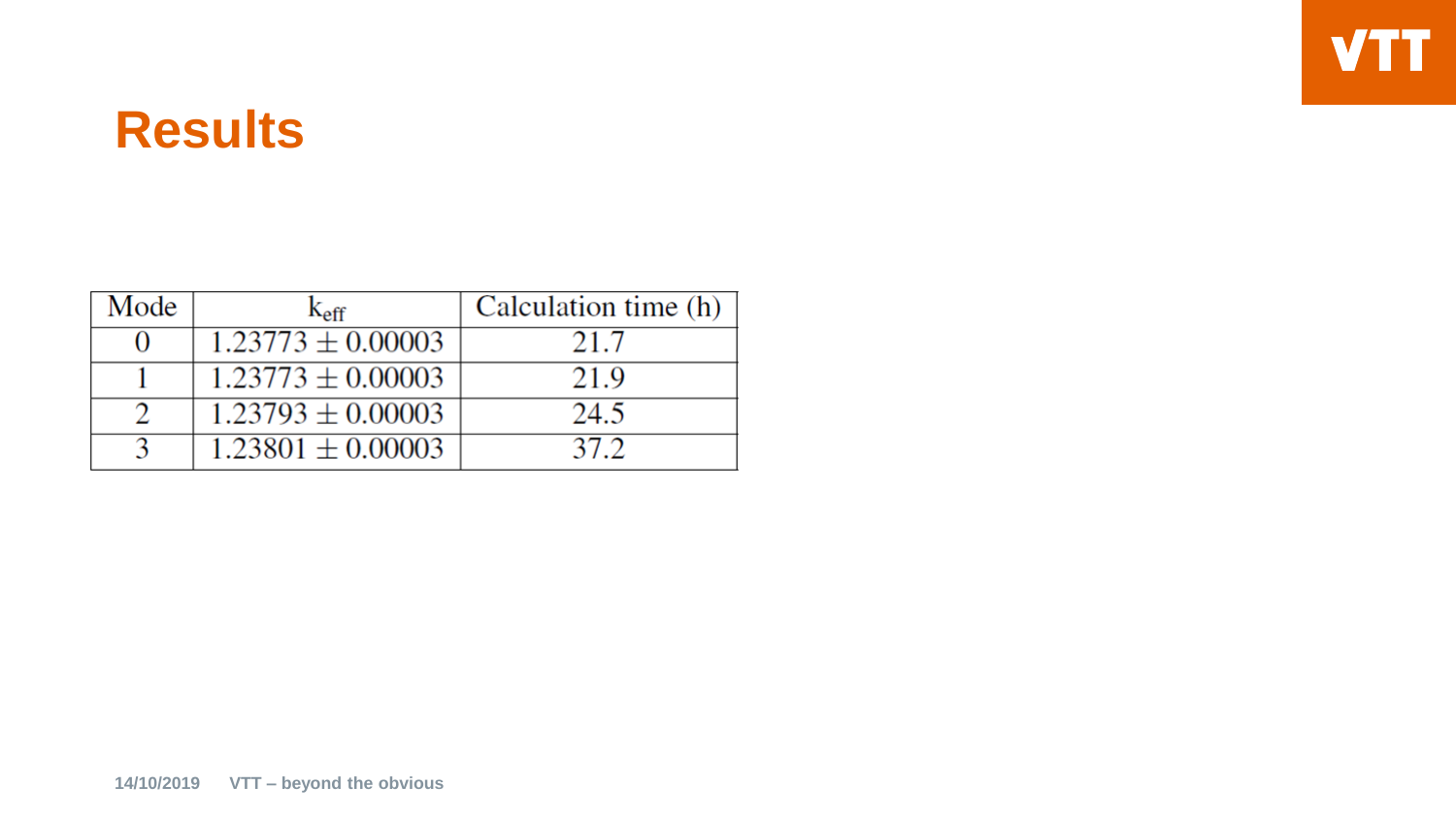### **Conclusions and future work**

- $\blacksquare$  Energy deposition mode has a visible effect on the fuel temperatures
	- Relative differences in the temperatures are larger for the Gd-rods
- Verification/validation of the energy deposition methods is needed
- **Burnup calculations** 
	- The choice of the energy deposition mode defines how the energy deposition used in normalization is tallied
	- Since the tallied average energy deposition per fission differs between the different energy deposition modes so does the fission rate along with other reaction rates